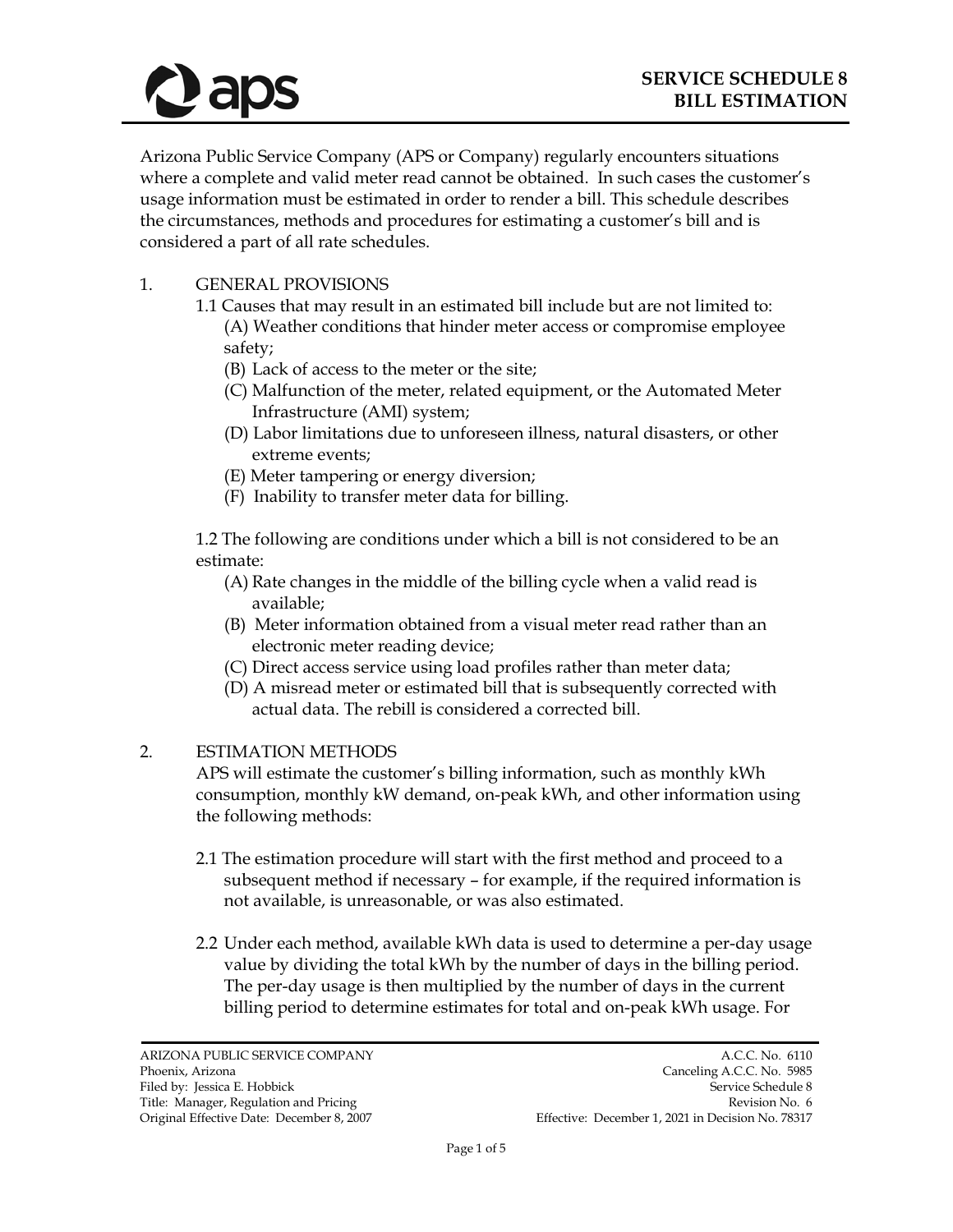

rates with a kW demand component the demand will be the actual demand read from the available data.

- 2.3 In certain cases, the specific estimation methods and procedures in this schedule may not be appropriate or adequate. In such cases APS will use reasonable judgment in estimating the bill.
- 2.4 APS is not required to ask the customer to provide a meter read before estimating the bill.

#### Method 1 - AMI Data

With AMI data, a monthly meter read may be missing but information for part of the month may be available through daily meter reads. If sufficient AMI data is available, typically at least 11 days of usage data, the bill will be estimated using the available AMI data.

#### Method 2 – Previous Year Data

The bill will be estimated using available data for the same month last year, for the same customer at the same premises.

#### Method 3 – Previous Month Data

The bill will be estimated using available data for the previous month, for the same customer at the same premises.

#### Method 4 – Class Average Data

The bill will be estimated using average data for a designated class of customers.

### 3. DAILY BILL ESTIMATION

3.1 For bills that are based on daily meter information, missing data will be estimated using the most recent day for which adequate information is available for the premises. Missing weekday information will be estimated with the most recent available weekday information. Missing weekend and Holiday information will be estimated with the most recent available weekend day information. If historic daily meter information is not available for the premises, the billing determinants will be estimated using class average data.

### 3.2 Additional conditions for Prepay Energy Services:

- (A) Company will indicate on its web portal, within 24 hours, if the daily bill has been estimated.
- (B) After no more than three consecutive days of estimation Company will take appropriate action to obtain the actual meter information and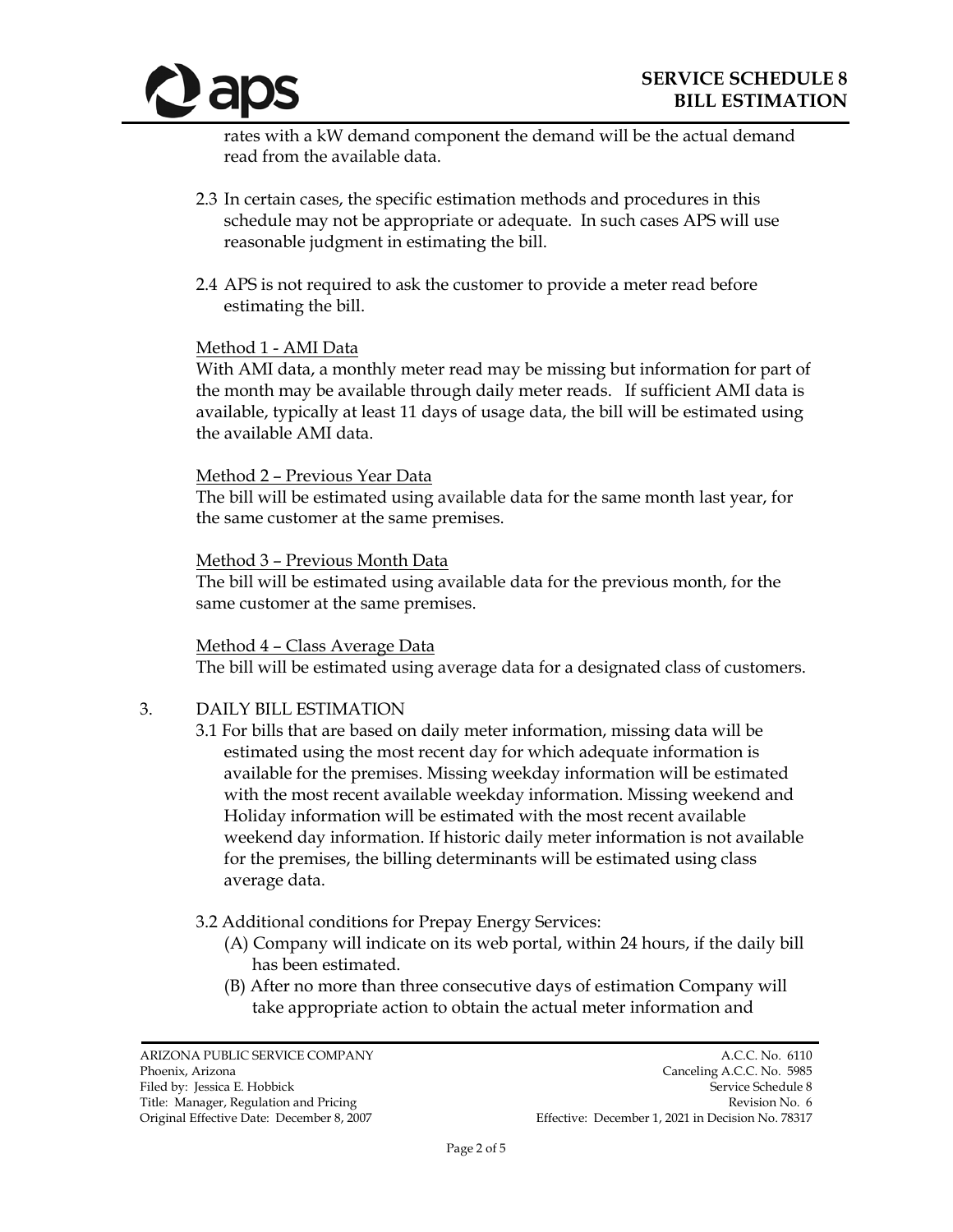

attempt to remedy any meter, communication, or other factors causing the need for estimation.

- (C) If estimation is still necessary after three consecutive days, the Company will make reasonable efforts to avoid estimating energy usage for more than seven consecutive days. In the unlikely event a meter read cannot be obtained within seven consecutive days, the individual customer will be handled on a case by case basis and best efforts used to reach the mutual satisfaction of Customer and Company.
- (D) Company will not disconnect the customer due to a negative account balance caused by an estimated read which has not been trued up with an actual read.

# 4. HOURLY DATA ESTIMATION

- 4.1 Where billing information is derived from interval data, such as 15 minute or hourly intervals, the estimates will be derived from a standard validating, editing and estimating (VEE) process as follows:
	- (A) Determine the kWh to be estimated: Compute the total kWh for the relevant time period by subtracting the start read from the stop read for that period, using the most recent reads. Sum the interval data for the same period to determine the kWh for the intervals having valid data. Compute the kWh for the interval data needing estimation  $(X)$ : where  $(X)$ equals the total kWh for the period minus the kWh for the intervals with valid data.
	- (B) Determine the reference day(s): Select a reference day (or days) to provide an estimate of the load shape for the missing interval data. The reference day shall have a load shape that resembles the time period needing estimation. Weekday load shapes will be estimated with weekday reference days, weekends with weekend reference days. Holidays will be estimated with a weekend reference day.
	- (C) Replace the missing interval data with the reference day interval data for the same hour or sub-hour intervals of the day.
	- (D) Scale the reference day interval data: Sum the kWh for the reference day interval data that replaced the missing interval data (Y). Create a scale factor by dividing the kWh for the section needing estimation (X) by (Y). Multiply each estimated interval data point in the period by the  $(X/Y)$ scale factor.

# 5. SPECIAL CIRCUMSTANCES

5.1 Distributed Generation

The billing information for distributed generation, such as total generator output and excess power, will be estimated with the 4 methods described in

ARIZONA PUBLIC SERVICE COMPANY A.C.C. No. 6110<br>Phoenix, Arizona Canceling A.C.C. No. 5985

Canceling A.C.C. No. 5985 Filed by: Jessica E. Hobbick Service Schedule 8 Title: Manager, Regulation and Pricing Revision No. 6 and Revision No. 6 and Revision No. 6 and Revision No. 6 Original Effective Date: December 8, 2007 Effective: December 1, 2021 in Decision No. 78317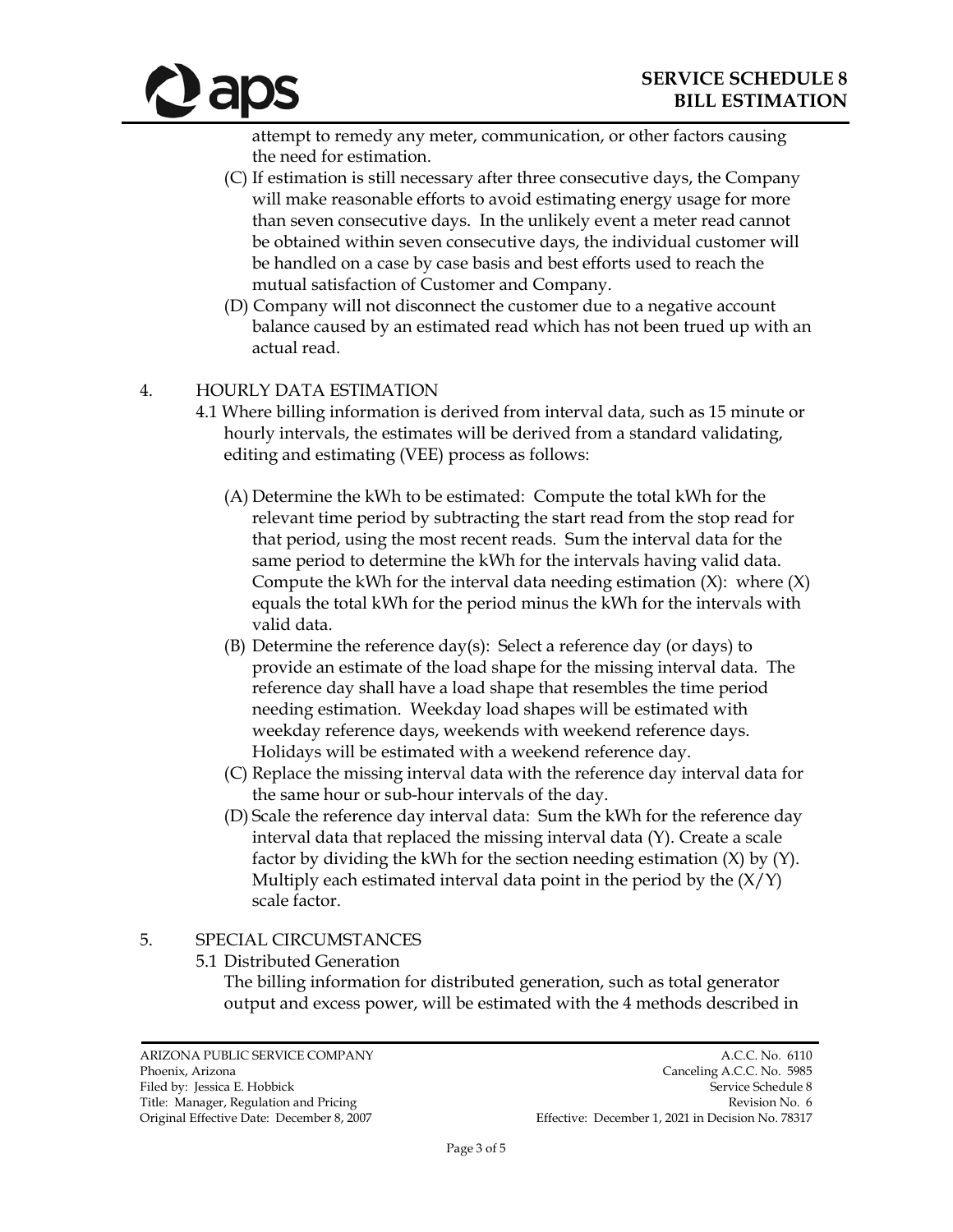

this schedule, except that an engineering estimate may also be used if the other methods are not available.

5.2 Dead or Failing Meter

If the meter is dead or failing, APS will not adjust the bill until sufficient information is available from a new meter, typically 11 days or more of data. At that time any billing adjustments will be based on either the new billing information, adjusted for the days in the billing period, or Method 2 – Previous Year Data described in Section 2, whichever is lower. If APS believes that this estimate does not reasonably reflect the customer's actual usage, the estimate may be adjusted downward. Such billing adjustments are limited to three months for residential accounts and six months for nonresidential accounts (See Schedule 1, Section 4.3).

5.3 Energy Diversion or Meter Tampering

If energy diversion or meter tampering has occurred the bill will be estimated using metered data from an auxiliary meter installed during the diversion investigation, meter information obtained after the diversion or tampering, consumption history before the diversion or tampering, or other reasonable sources of billing information as determined by Company.

5.4 Customer Supplied Meter Read

Some customers are approved to provide their own meter reads, consistent with ACC regulations. APS may estimate the bill if the customer fails to provide the read.

5.5 Meter Read Estimates Exceeding One Month

Estimates due to a malfunction of equipment that is owned or maintained by APS may exceed one month if the malfunction could not be reasonably discovered and corrected before the need for additional estimates. Estimates may also exceed one month if the equipment is owned or maintained by the customer.

### 6. TRUE-UPS OF PREVIOUS ESTIMATES

- 6.1 If a read from a previous month or day is estimated and a subsequent actual read is obtained, the following true-up will be performed.
- 6.2 Monthly kWh True-Up

If the current monthly kWh read is either lower than or substantially higher than the prior estimate, the kWh will be adjusted using the average kWh per day between the current read and the last valid read. The prior bill will be revised with the adjusted kWh applied to number of days in the billing period.

ARIZONA PUBLIC SERVICE COMPANY A.C.C. No. 6110<br>Phoenix, Arizona Canceling A.C.C. No. 5985 Canceling A.C.C. No. 5985 Filed by: Jessica E. Hobbick Service Schedule 8 Title: Manager, Regulation and Pricing Revision No. 6 and Revision No. 6 and Revision No. 6 and Revision No. 6 Original Effective Date: December 8, 2007 Effective: December 1, 2021 in Decision No. 78317